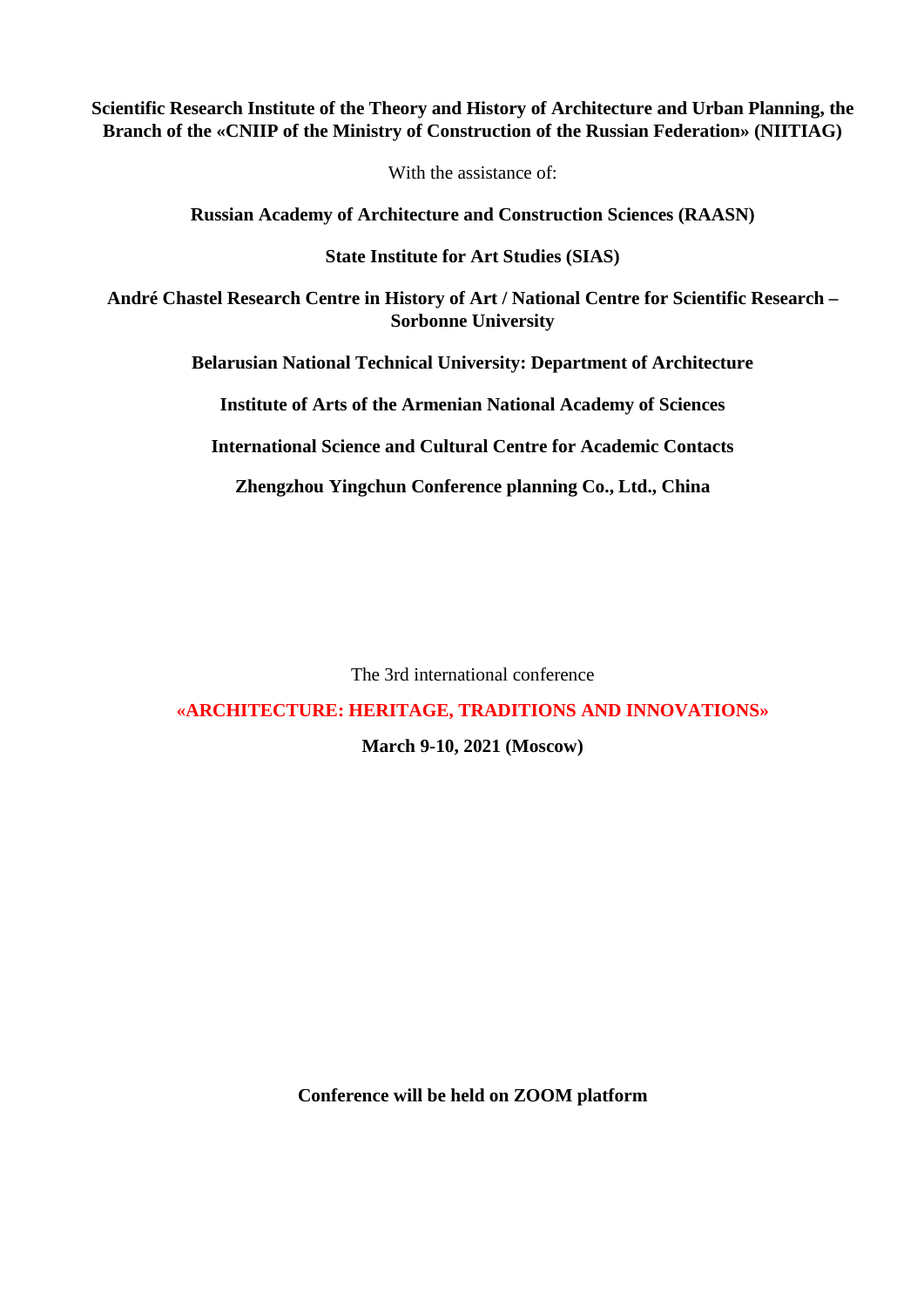# **March 9, 2021**

#### **9.30 - 10.00 - registration of participants**

#### 10.00 - Opening of the Conference

Welcoming speech: **Georgii V. Esaulov** (Academician of the Russian Academy of Architecture and Construction Sciences, Doctor of Architecture)

Welcoming speech: **Armen Yu. Kazaryan** (Director of Scientific Research Institute of the Theory and History of Architecture and Urban Planning, the Branch of the «CNIIP of the Ministry of Construction of the Russian Federation», Doctor of Art History)

#### **Plenary session**

*led by – A.Yu. Kazaryan*

**Alessandro de Magistris** (Italy). On "the sincere flattery to technology" and the international Fortune of italian EnfgineeRing after the WWII

**Andrea Spiriti** (Italy)*.* Ideal city of Humanism: a reflection on the typology evolution from 1422 to late Cinquecento

**Galyna Shevtsova, Olga Andropova (**Kiev, Ukraine). Log roofing of Ukrainian wooden church in the context of world wooden temples space construction

**Armen Sardarov** (Minsk, Belarus) Architectural Composition and Zeitgeist

**Anna Ivanova-Iliicheva, Grigoryi Shapiro, Aleksandr Buchka** (Rostov-on-Don, Russia) The architecture of synagogues in the territory of the Don river and caucasus areas in the late XIX and early XX centuries

*12.30 – 13.00* Coffee break

## **13.00-15.00 Section 1. History and theory of architecture: From the Ancient times to the Early Modern Period**

*led by – O.V. Baeva*

Eskander Baitenov (Almaty, Kazakhstan) **New Interpretation of the Engraving Discovered at Mezhirich Upper Paleolithic Site**

Igor Bondarenko (Moscow, Russia) **Ancient Ideas About the Architecture of the Universe, their modernization in Antiquity, and Archaization in the Middle Ages**

Sergey Kavtaradze (Moscow, Russia) **Cathedral of the Intercession on the Moat in Moscow as the embodiment of the eschatological vision of the Prophet Ezekiel**

Marianna Shevchenko (Moscow, Russia) **The "***Jian***" spatial unit, as the main characteristic for measuring individual structures and architectural complexes in China**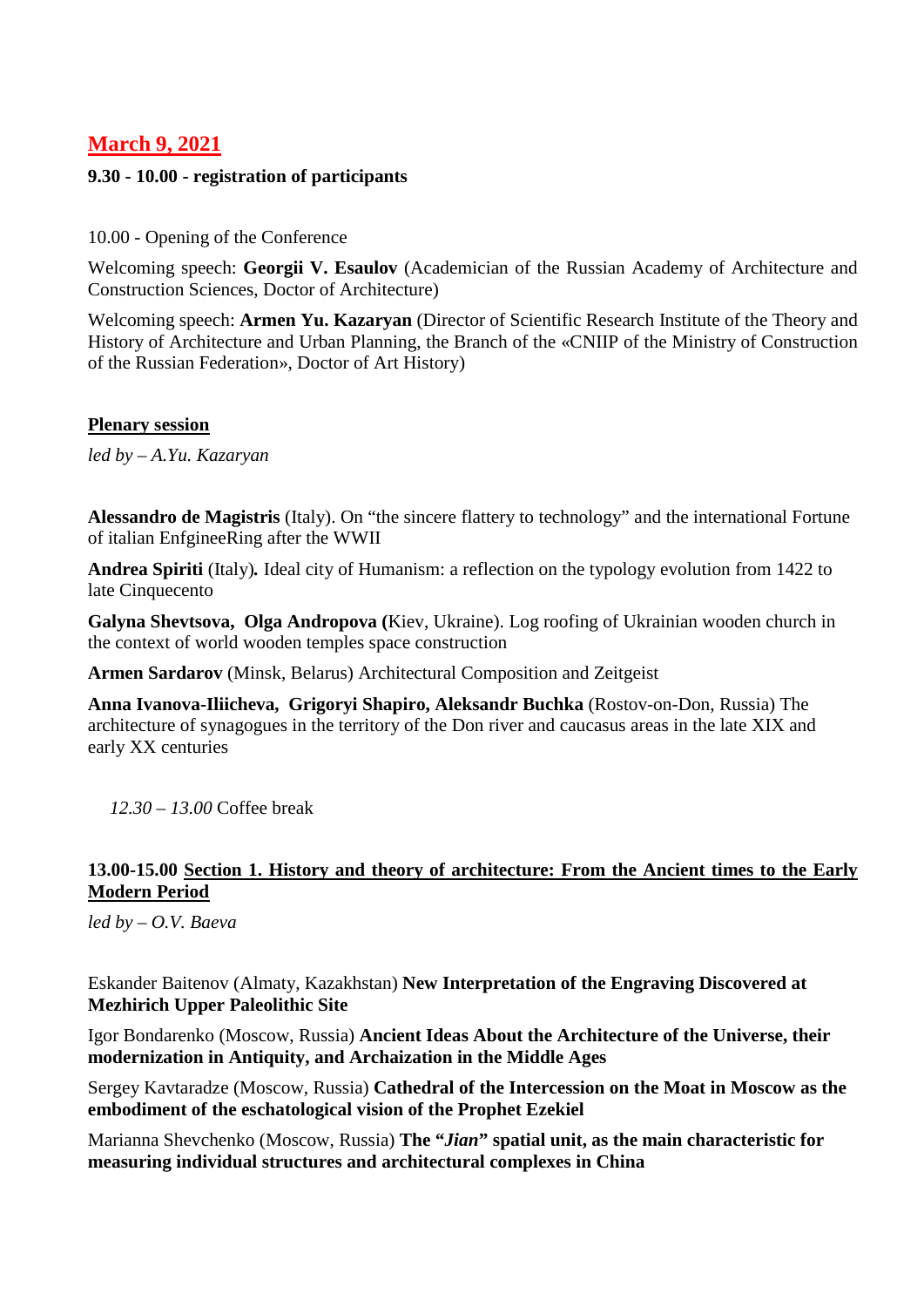Armen Kazaryan (Moscow, Russia) **Mokhrenis. Monument of Early-Christian Architecture of Artsakh: Bases of the Formation of the Local School**

Olga Zinina (Moscow, Russia) **18th Century Wooden Temples of Povazhye. Traditions and local peculiarities**

Jieyi Chen (Xiamen, Fujian, China) **Place Spirit of Cultural Industrial Park. Taking the 1736 Cultural Park of Zhunxing Building as an Example**

Olga Baeva (Moscow, Russia) **Saint Gregory the Illuminator Cathedral in Nakhichevan-on-Don. The problem of attribution and formation of the architectural appearance of the Armenian city**

Vladimir Chekmarev (Moscow, Russia) **On the question of the English garden master William Gould's activity in the south of Russia**

Irina Beloyarskaya, Grigoryi Shapiro (Rostov-on-Don, Russia) **Architectural and historical research of the Economic Building of the Bishops' Court in Vologda**

Zaruhi Hakobyan (Yerevan, Armenia) **Some Motives of the Decoration of the Monuments of Early Medieval Armenian Architecture. On the Question of Relations with Early Christian Iconography**

*15.00 – 15.30* Coffee break

### **15.30-18.00 Section 2. History and theory of architecture: From the World War I to the Contemporary times**

*led by – Yu.D.Starostenko*

Anna Vyazemtseva, Ilya Pechenkin, Ksenia Malich (Moscow, Russia) Stéphane Gaessler (Paris, France) **Architects in Motion. Reasons, Conditions, and Consequences of Professional Migration from Russia and the U.S.S.R. to Italy, France, and Great Britain in 1905 – 1941**

Yulia Starostenko (Moscow, Russia) **The Soviet architecture key problems in the second half of the 1930s: on materials of Plenums the Board of the Soviet Architects Union of the USSR**

Peter Zavadovsky (Moscow, Russia) **Institute of Statistics, unknown project of Ivan Leonidov, 1929-1939**

Boris Kirikov. Margarita Stieglitz (St. Petersburg, Russia) **Modifications of the Colossal Order in the Leningrad Post-Avant-garde Architecture**

Valentine Serebryanaya, Irina Shevchuk (Volgograd, Russia) **Mosaic as an element of the synthesis of architecture and monumental art in the architecture of Volgograd and Volzhsky**

Elina Danilova (Samara, Russia) **Metamodernism: the phenomenon of memory as part of an architectural concept**

Konstantin Kiyanenko (Moscow, Russia) **Architectural Education from a Socio-Environmental Perspective** 

Marina Vengerova (Moscow, Russia) **Philosophy and psychology in the styles of architecture and environmental design (of the late Nineteenth – Twenty-One centuries)**

Natalia Merzlyutina (Moscow, Russia) **Five-domed Churches of the 'Octagon-on-cube' Type: on the Question of Combination of Traditional and Innovative forms in the Russian Church Architecture of the Eighteenth and Nineteenth Centuries**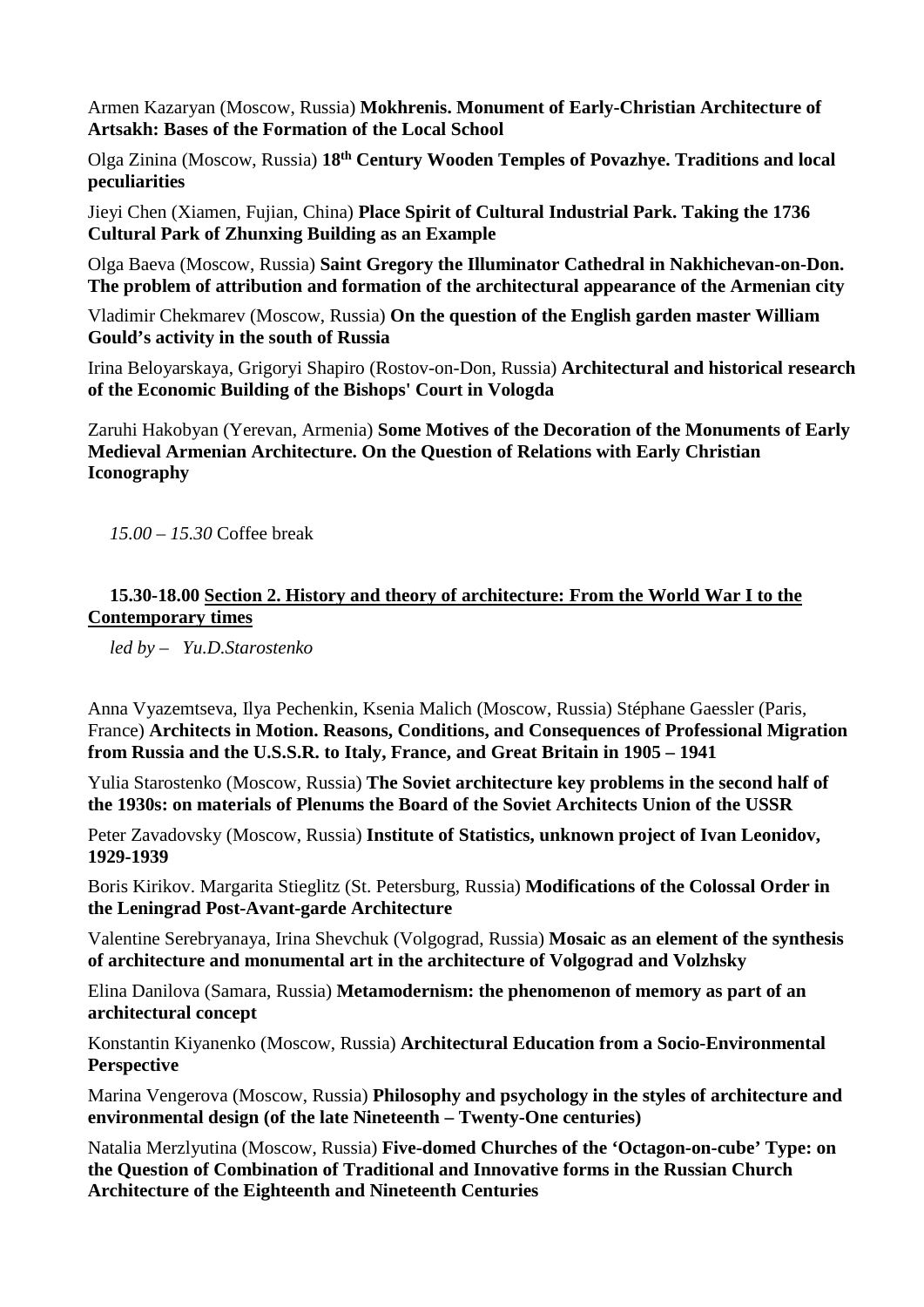Hiba Abass (Damascus, Syria) **Distinctive features of the composition of Damascus buildings during the period of the French Mandate**

Svetlana Moiseeva (Moscow, Russia) **Peculiarities of interaction of traditions and innovations in the architecture of low-rise settlements**

Viktor Naumov (Moscow, Russia)**. Study and actualization of the creative and scientific heritage of the architectural historian V. I. Kochedamov within the framework of the project "Preserved Culture"**

# **March 10, 2021**

### **10.00-12.00 Section 3. Architectural heritage protection and contemporary use**

*led by – A.B. Bode*

Aleksey Shchenkov, Nataliya Antonova (Moscow, Russia) **Innovations in the Language of Contemporary Culture and the Problem of the Preservation of Cultural Heritage**

Andrei Bode (Moscow, Russia) **Monuments of wooden architecture of the Tver region. Architecture and traditions**

Eleonora Shevchenko (Moscow, Russia) **Factual Problems of Detection, Fixing, and Keeping Large Territorial Objects of Historial and Cultural Heritage (What in Fact Is Historical Settlement and Landmark)**

Anna Vyazemtseva (Moscow, Russia) **Public buildings of 1920-1940s in Rome: restoration, reconstruction, and contemporary use**

Mikhail Dutsev (Moscow, Russia) **The image of history as artistic dominant of the urban environment**

Jingjing Xu, Lei Jiang, Junjin Qian (Nanjing, Jiangsu, China) **Research on the Protection and Renewal of Nanjing Industrial Heritage from the Perspective of Urban Regeneration**

*12.00 – 12.30* Coffee break

### **12.30-15.00 Section 4. Innovations in contemporary architecture**

*led by* – *N.A. Konovalova*

Galina Ptichnikova (Volgograd, Russia) **The role of architecture in the development of modern visual culture**

Nikolay Kasyanov (Moscow, Russia). **About some trends of shaping in modern architecture**

Maria Maistrovskaya (Moscow, Russia) **New architecture of museums in Russia, the beginning of the XX1 century**

Nina Konovalova (Moscow, Russia) **Contemporary Museums of Japan: New Approaches to the Shaping of Architectural and Artistic Image**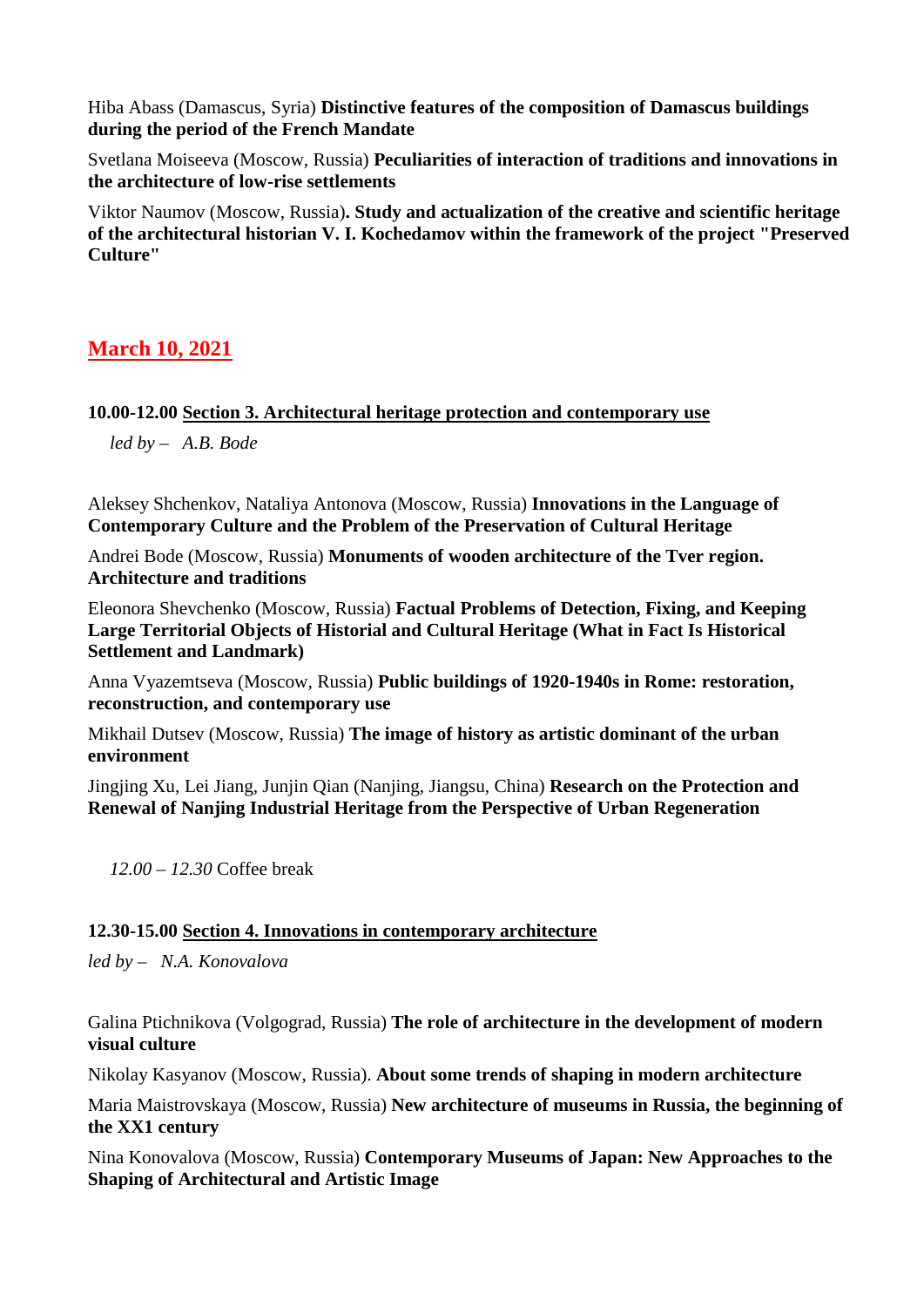Olga Bliankinshtein, Olesya Kiselyova, Olga Uspenskaya, Anastasia Orlova, Anastasia Shlokina **(**Krasnoyarsk, Russia) **Heritage, traditions and innovations shaping architectural design of** *[multi](https://context.reverso.net/%D0%BF%D0%B5%D1%80%D0%B5%D0%B2%D0%BE%D0%B4/%D0%B0%D0%BD%D0%B3%D0%BB%D0%B8%D0%B9%D1%81%D0%BA%D0%B8%D0%B9-%D1%80%D1%83%D1%81%D1%81%D0%BA%D0%B8%D0%B9/multi-family+residential+buildings)[family residential buildings](https://context.reverso.net/%D0%BF%D0%B5%D1%80%D0%B5%D0%B2%D0%BE%D0%B4/%D0%B0%D0%BD%D0%B3%D0%BB%D0%B8%D0%B9%D1%81%D0%BA%D0%B8%D0%B9-%D1%80%D1%83%D1%81%D1%81%D0%BA%D0%B8%D0%B9/multi-family+residential+buildings)* **and complexes of a Siberian city on the example of Krasnoyarsk**

Natalia Saprykina (Moscow, Russia) **Compensatory techniques for modifying the habitable space of the future: the precedents of application**

Tatiana Vozvyshaeva (Moscow, Russia). **Synthesis of heritage and innovations in the new Bloomberg Agency building in London by N. Foster**

Elena Barchugova, Natalia Rochegova (Moscow, Russia) **Dual Property of Digital Nature**

Anna Solovieva, Egor Orlov, Tatiana Semichevskaya (Moscow, Russia) **Light and dark hero in a playing city: an interactive and multivariate methodology for predicting the architecture of the future**

Anna Solovieva, Oleg Bik, Elizaveta Terekhina, Olga Karpus (Moscow, Russia). **Virtual partnership in a dispersed design process**

Zihan Wang, Weng Yu, Wanli Zhang, Jianing Hao, Weizhou Chen (Xiamen, China) **Research on Interactive Space Design of Campus Takeout in Post-epidemic Era**

*15.00 – 15.30* Coffee break

#### **15.30-18.00 Section 5. Architectural aspects of Town Planning**

*led by – I.V. Kukina*

Anna Gelfond (Nizhny Novgorod, Russia) **The global and the local in the architectural formation of former port territories**

Vladimir I. Tsarev, Vladimir V. Tsarev (Krasnoyarsk, Russia) **Russian city in Siberia of the 17th and 18th centuries: stages of formation and typology of buildings in Yeniseisk** 

Maria Nashchokina (Moscow, Russia) **Urban development of Kostroma in the late XIX-early XX c.**

Irina Fedchenko (Krasnoyarsk, Russia) **Study of Strategies for Spatial Development of the Living Environment in Large Russian Cities**

Alexey Lipovka, Irina Fedchenko (Krasnoyarsk, Russia) **The Development of the volumetric and spatial structure of residential areas in a large city: the experience of Krasnoyarsk, Russia**

Elena Logunova (Krasnoyarsk, Russia) **Rudiments of the periphery in the structure of a modern city: The case of Krasnoyarsk**

Irina Kukina (Krasnoyarsk, Russia) **Urban Environment Renovation: A Shift in Professional Focus**

Elena V. Malaya, Natalia D. Dembich (Moscow, Russia) **Development of the architecture of the city-forming enterprises of Fryanovo**

Olga Litvinova (Krasnoyarsk, Russia)**. Urban planning transformations of the Angara settlement system of the XVII - XXI centuries**

Jun Yi (Wuhan, Hubei, China) **Research on Composite Design of Modern Urban Square**

Lubov Kubetskaya, Natalia Kudriavtseva (Moscow, Russia) **Torg as a Genetic Part of the Urban Structure of the Town of Toropets**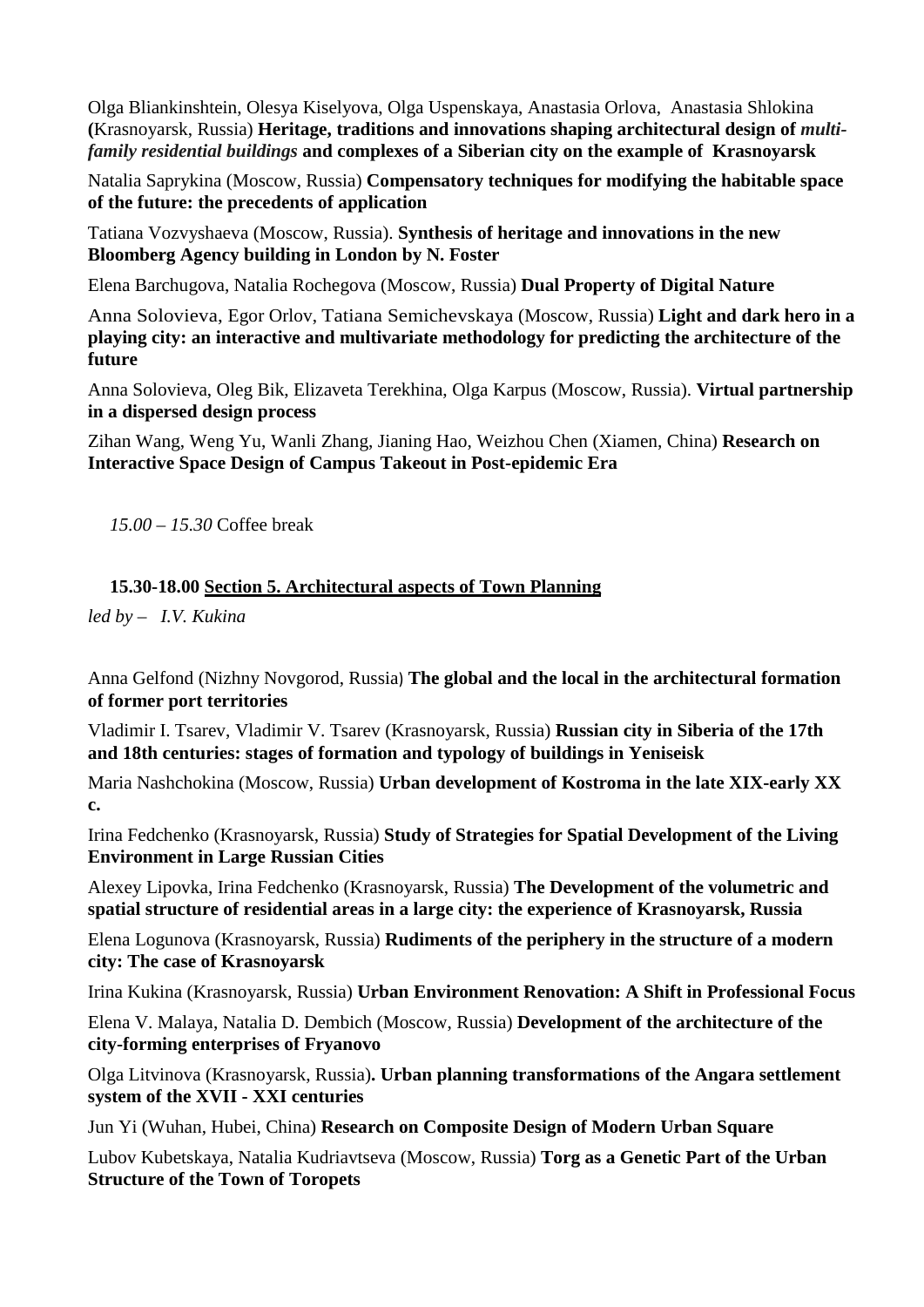Claudia Kamalova (Krasnoyarsk, Russia) **Transformation of the lower tier of residential development under the influence of commercialization in the late XX - early XXI century**

Yana Chui (Krasnoyarsk, Russia)**. Development of open public spaces of the residential environment under the influence of territorial responsibility**

Anna Gorbunova, Darya Rogotovskaya (Moscow, Russia) **Personality as a city-forming phenomenon. Historical examples of the formation and development of some settlements in Russia**

# REPORTS SUBMITTED IN WRITTEN FORM

Ge Zheng (Chengdu, China) **Research on the Calatrava's Architecture Design of Public Space**

Xuan Dong (Xiamen, Fujian, China) **Research and Application of the Sustainable Architectural Design Theory**

Jiawei Mao (Xiamen, China) **The Deconstructive Enlightenment of Daxing International Airport**

Qiuzhun Wang (Guangzhou, China) **The Transformation Mode of Historical and Cultural Blocks and Its Enlightenment. Taking the Micro-transformation of Yongqingfang, Guangzhou as an Example**

Qin Li, Jing Guo, Weibing Li (Kunming, Yunnan 650500, China) **A Case Study of Dwellings' Changes in Ba Piao Village and Baka Laozhai Village of the Jinuo Nationality: 1980-2020**

Shichao Li, Hao Ying (Xiamen, China) **A Study on the Traditional Architectural Forms of Huangcuo Village in Fujian Province from the Perspective of Regional Culture**

Jingjing Xu, Lei Jiang, Junjin Qian (China) **Research on the Protection and Renewal of Nanjing Industrial Heritage from the Perspective of Urban Regeneration**

Yue Ma, Lucang Wang (Gansu, China) **Transformation of Sacred Space in Tibet Under Modernity and Tourism Invasion. A Case of Labrang Temple in Gannan Prefecture**

Siying Li, Hao Ying (Xiamen, Fujian, China) **Research on the Regeneration Design of Existing Rural Residence Based on "Old and New" Symbiosis Idea. Taking Xiejiafangshen Village in Anshan City as an Example**

Xiaoyun Ni, Yuhui Yuan (Wuhan, China) **Analysis of Residential Space Design Methods for Young People with Depression**

Xueying Ma, Hao Ying (Xiamen, China) **Research on the Application of Guided Design in Office Space**

Yuhui Yuan, Xiaoyun Ni (Wuhan, China) **The Localization Design of Jing-Chu Context in the Renovation and Renewal of Urban Public Landscape**

Ailin He, Kai Cao (Wuhan, Hubei, China) **Social Considerations for the Usability of Small Prefabricated Buildings in Urban Public Space**

Siying Li, Hao Ying (Xiamen, Fujian, China) **Research on the Improvement Design of Light Environment of Folk Houses in Xingren Ancient Street**

Jie Tan, Yue Ma (Chengdu, China) **Environmental Renewal Service Design Strategy with Multiple Role Participation in Old Communities Against the Background of Urban Stock — Taking South Community, Shuinianhe Road, Chengdu as an Example**